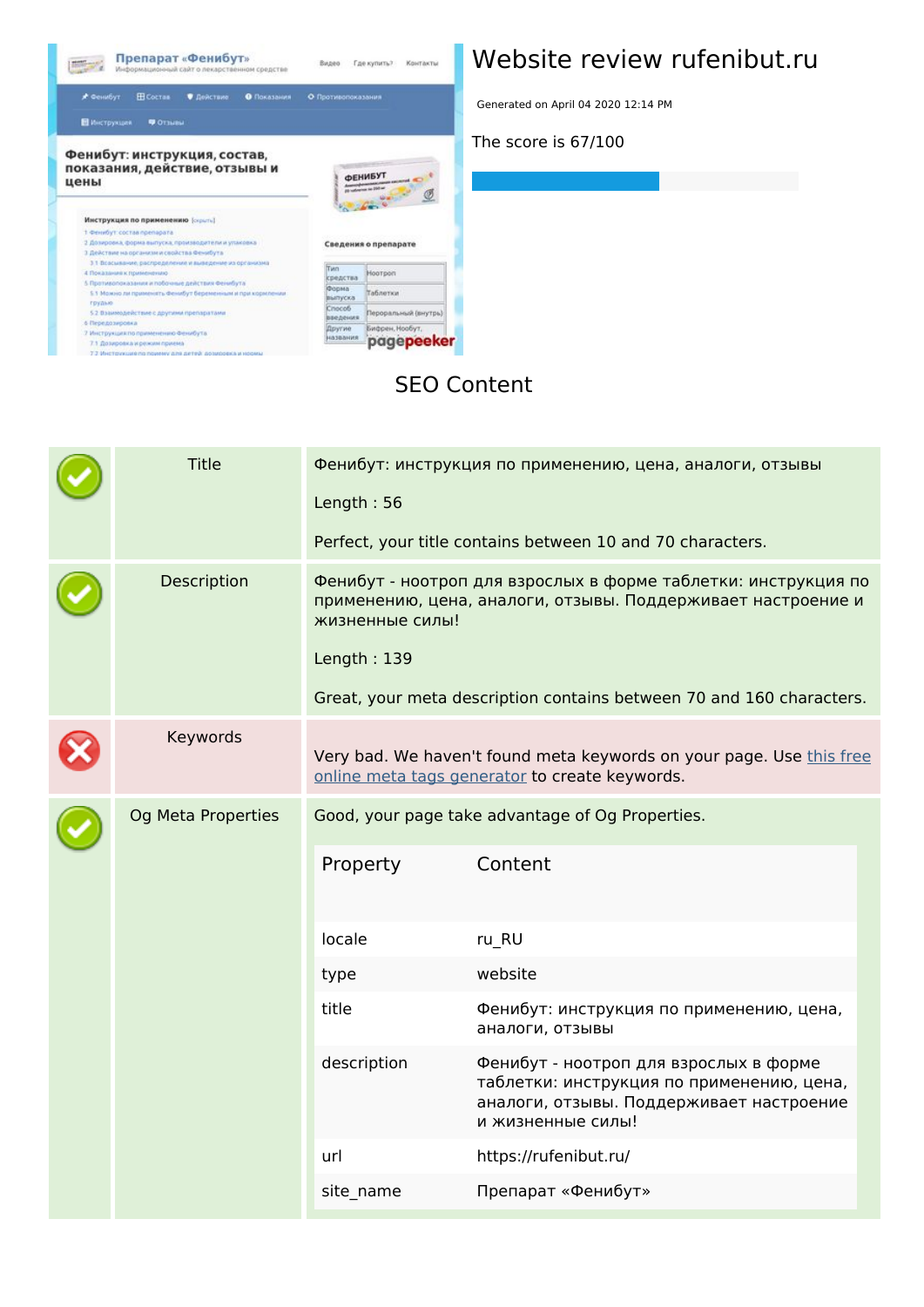#### **SEO Content**

| Headings               | H1<br>1                                                                                                                                                                                                                                                                                                                                                                                                                                                                                                                                                                                                                                                                                                                                                                                                                                                                   | H <sub>2</sub><br>10 | H <sub>3</sub><br>7 | H4<br>0 | H <sub>5</sub><br>0 | H <sub>6</sub><br>0 |
|------------------------|---------------------------------------------------------------------------------------------------------------------------------------------------------------------------------------------------------------------------------------------------------------------------------------------------------------------------------------------------------------------------------------------------------------------------------------------------------------------------------------------------------------------------------------------------------------------------------------------------------------------------------------------------------------------------------------------------------------------------------------------------------------------------------------------------------------------------------------------------------------------------|----------------------|---------------------|---------|---------------------|---------------------|
|                        | • [Н1] Фенибут: инструкция, состав, показания, действие,<br>отзывы и цены<br>• [Н2] Фенибут: состав препарата<br>• [Н2] Дозировка, форма выпуска, производители и упаковка<br>• [Н2] Действие на организм и свойства Фенибута<br>• [Н2] Показания к применению<br>• [Н2] Противопоказания и побочные действия Фенибута<br>• [Н2] Передозировка<br>• [Н2] Инструкция по применению Фенибута<br>• [Н2] Цены Фенибута в аптеках<br>• [Н2] Аналоги препарата Фенибут<br>• [Н2] Видео про препарат Фенибут<br>• [НЗ] Всасывание, распределение и выведение из организма<br>• [НЗ] Можно ли применять Фенибут беременным и при<br>кормлении грудью<br>• [НЗ] Взаимодействие с другими препаратами<br>• [НЗ] Дозировка и режим приема<br>• [НЗ] Инструкция по приему для детей: дозировка и нормы<br>• [НЗ] Важные указания по применению<br>• [НЗ] Можно ли купить без рецепта? |                      |                     |         |                     |                     |
| Images                 | We found 8 images on this web page.<br>1 alt attributes are empty or missing. Add alternative text so that<br>search engines can better understand the content of your images.                                                                                                                                                                                                                                                                                                                                                                                                                                                                                                                                                                                                                                                                                            |                      |                     |         |                     |                     |
| <b>Text/HTML Ratio</b> | Ratio: 61%<br>Ideal! This page's ratio of text to HTML code is between 25 and 70<br>percent.                                                                                                                                                                                                                                                                                                                                                                                                                                                                                                                                                                                                                                                                                                                                                                              |                      |                     |         |                     |                     |
| Flash                  | Perfect, no Flash content has been detected on this page.                                                                                                                                                                                                                                                                                                                                                                                                                                                                                                                                                                                                                                                                                                                                                                                                                 |                      |                     |         |                     |                     |
| Iframe                 | Too Bad, you have Iframes on the web pages, this mean that content<br>in an Iframe cannot be indexed.                                                                                                                                                                                                                                                                                                                                                                                                                                                                                                                                                                                                                                                                                                                                                                     |                      |                     |         |                     |                     |

#### **SEO Links**

| <b>URL Rewrite</b>                | Good. Your links looks friendly!                         |
|-----------------------------------|----------------------------------------------------------|
| Underscores in the<br><b>URLS</b> | Perfect! No underscores detected in your URLs.           |
| In-page links                     | We found a total of 6 links including 0 link(s) to files |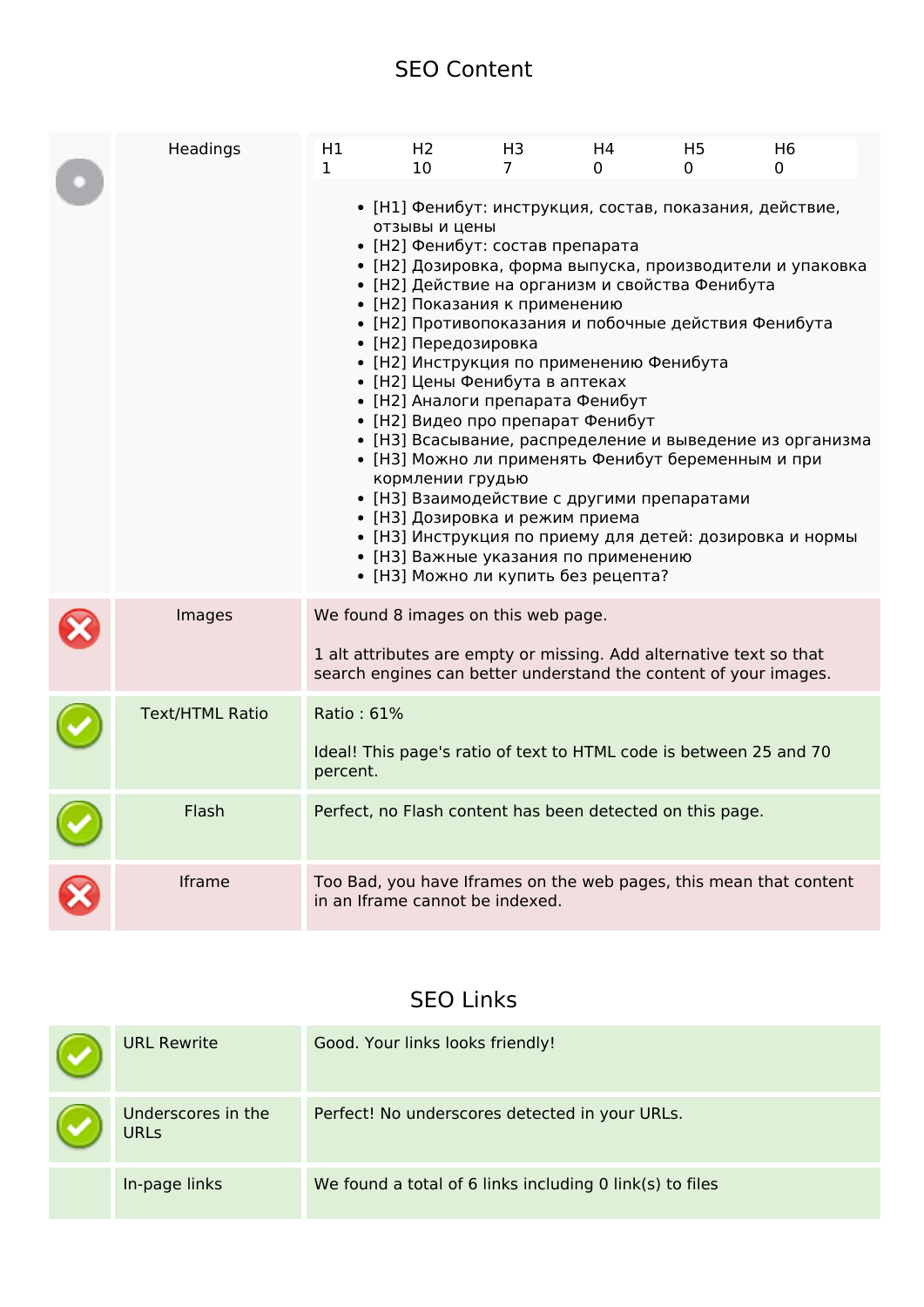### **SEO Links**

| <b>Statistics</b> | External Links: noFollow 0%          |
|-------------------|--------------------------------------|
|                   | External Links: Passing Juice 33.33% |
|                   | Internal Links 66.67%                |

# **In-page links**

| Anchor                      | <b>Type</b> | Juice         |
|-----------------------------|-------------|---------------|
| Перейти к контенту          | Internal    | Passing Juice |
| Видео                       | External    | Passing Juice |
| Где купить?                 | External    | Passing Juice |
| <b>Контакты</b>             | Internal    | Passing Juice |
| СКРЫТЬ                      | Internal    | Passing Juice |
| Политика конфиденциальности | Internal    | Passing Juice |

## **SEO Keywords**

| Keywords Cloud | лекарства препарата применению |
|----------------|--------------------------------|
|                | препарат фенибут инструкция    |
|                | фенибута при улучшает для      |

## **Keywords Consistency**

| Keyword   | Content | <b>Title</b> | Keywords | Description | <b>Headings</b> |
|-----------|---------|--------------|----------|-------------|-----------------|
| фенибут   | 24      |              | ×        |             |                 |
| препарат  | 17      | ×            | ×        | ×           |                 |
| при       | 17      |              | ×        |             |                 |
| фенибута  | 14      | ×            | ×        | ×           |                 |
| препарата | 12      | ×            | ×        | ×           |                 |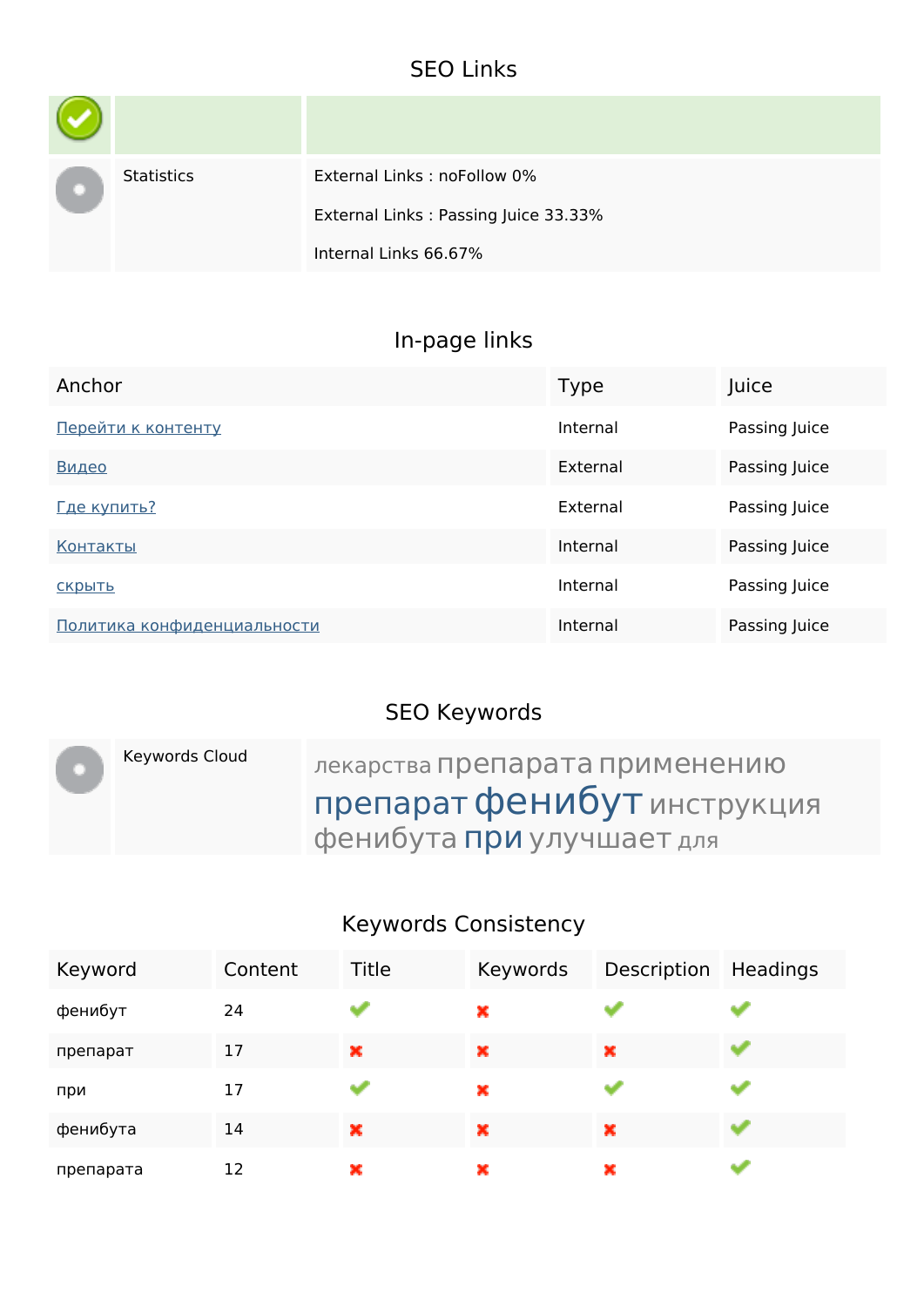## **Usability**

| Url                | Domain: rufenibut.ru<br>Length: 12                |
|--------------------|---------------------------------------------------|
| Favicon            | Great, your website has a favicon.                |
| Printability       | We could not find a Print-Friendly CSS.           |
| Language           | Good. Your declared language is ru.               |
| <b>Dublin Core</b> | This page does not take advantage of Dublin Core. |

#### **Document**

| Doctype              | Missing doctype                                                                                                                                                                                                                                         |  |  |
|----------------------|---------------------------------------------------------------------------------------------------------------------------------------------------------------------------------------------------------------------------------------------------------|--|--|
| Encoding             | Perfect. Your declared charset is UTF-8.                                                                                                                                                                                                                |  |  |
| <b>W3C Validity</b>  | Errors: 6<br>Warnings: 1                                                                                                                                                                                                                                |  |  |
| <b>Email Privacy</b> | Great no email address has been found in plain text!                                                                                                                                                                                                    |  |  |
| Deprecated HTML      | Great! We haven't found deprecated HTML tags in your HTML.                                                                                                                                                                                              |  |  |
| Speed Tips           | Excellent, your website doesn't use nested tables.<br>Too bad, your website is using inline styles.<br>×<br>Great, your website has few CSS files.<br>Perfect, your website has few JavaScript files.<br>Perfect, your website takes advantage of gzip. |  |  |